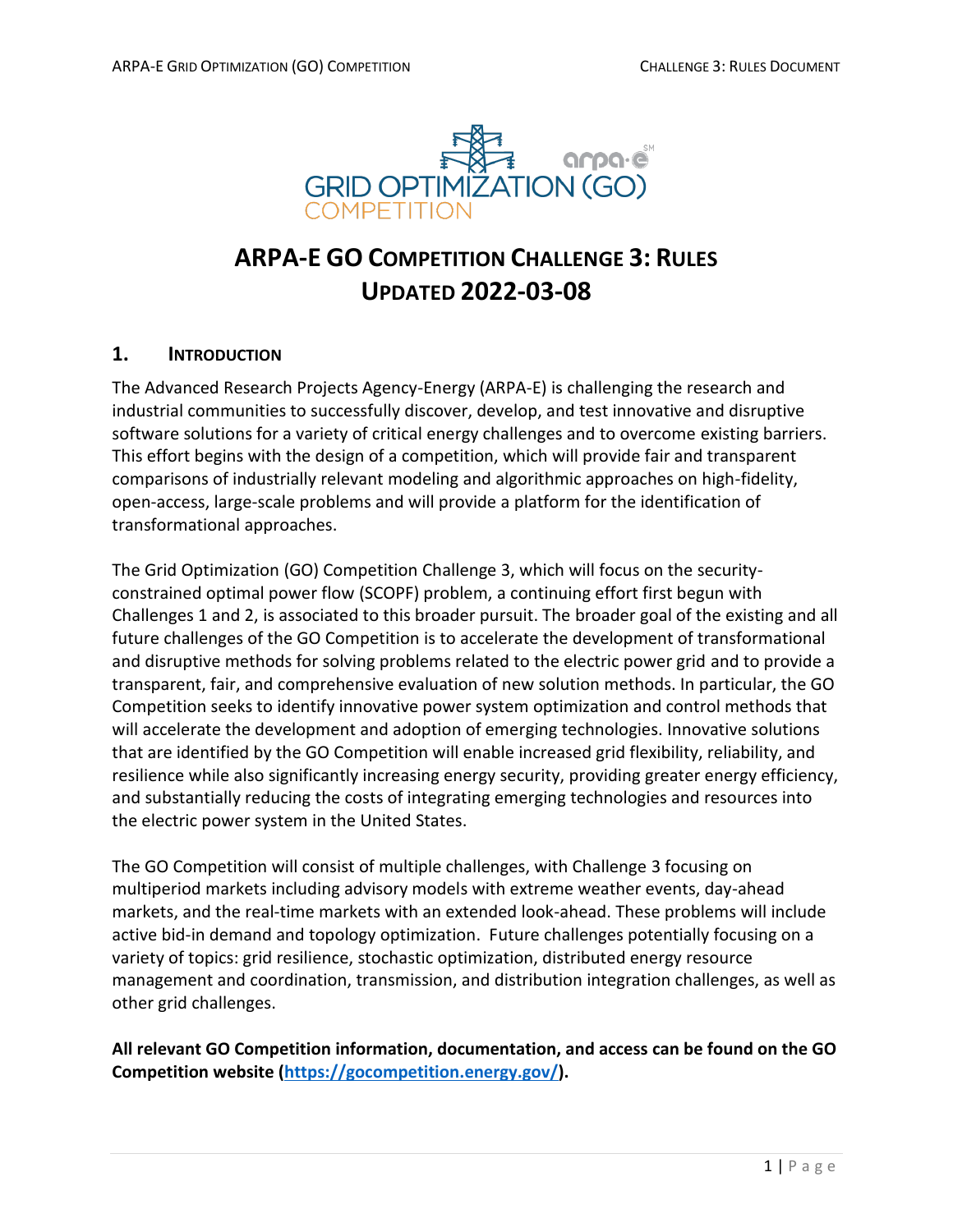# **2. PARTICIPATING IN THE GO COMPETITION**

The term **Entrants** will be used to refer to all participants; Eligible Entrants make up the subset of Entrants that are eligible for awards (see Section 2.A below for the requirements to be eligible for awards). All Entrants will be evaluated against the same criteria and will be placed on the leaderboards. All Entrants agree to the terms and conditions stated in this Rules Document when registering for the GO Competition. ARPA-E reserves the right to require additional documentation demonstrating an Entrant's compliance with the rules of the GO Competition at any time. All individuals participating in the GO Competition, whether as individuals or as a member of an Entrant team, will need to be identified and preapproved for participation by ARPA-E. Each individual seeking to participate will be required to fill out, sign, and submit the Individual Member Form (included in the Entrant Form document). Failure to disclose and receive approval from ARPA-E for an individual participating as part of an Entrant or Entrant Team may result in the Entrant or Entrant Team being disqualified from the GO Competition.

# **A. Proposal Entrant Path and Open Entrant Path**

ARPA-E will provide two paths for participating in the GO Competition Challenge 3: a path for Proposal Entrants and a path for Open Entrants. The Open Entrant Path allows any Entrant to be placed on the GO Competition leaderboards without being selected by ARPA-E DE-FOA-0002690 as a Proposal Entrant. Eligible Entrants (i.e., Entrants that will be eligible for an award) are those that are selected by and successfully complete negotiations for award with ARPA-E under the Proposal Entrant Path (see ARPA-E DE–FOA-0002690) and the subset of Open Entrants that meet specific eligibility requirements (defined below in Section 2.B of this Rules Document); all Eligible Entrants will compete for awards and will be placed on the leaderboards. The Proposal Entrant Path will likely consist of up to 10 teams selected through ARPA-E DE-FOA-0002690 and awarded up to \$400,000 to develop an entry for Challenge 3. Proposal Entrants that place among the top five performers in Challenge 3 (see additional information on scoring and awards on the GO Competition website) will receive additional grant funding. Rankings on the GO Competition leaderboards will be based on the same technical evaluation criteria and scoring mechanisms for all Entrants, irrespective of track or eligibility for an award.

### **B. Eligibility for Awards**

Any Entrant that wishes to compete in the GO Competition Challenge 3 **for awards** (prize money for Open Entrants and follow-on grant funding for Proposal Entrants) must agree and adhere to the following terms and conditions, in order to be classified as an Eligible Entrant.<sup>1</sup> An Eligible Entrant must satisfy the following requirements.

 $^1$  Individuals or organizations that do not meet requirements to be eligible to receive awards may still participate in the GO Competition by submitting their program for evaluation and they will be placed on the leaderboards. Such non-eligible Entrants must still register through the official GO Competition website and they can be listed on the leaderboard alongside Eligible Entrants.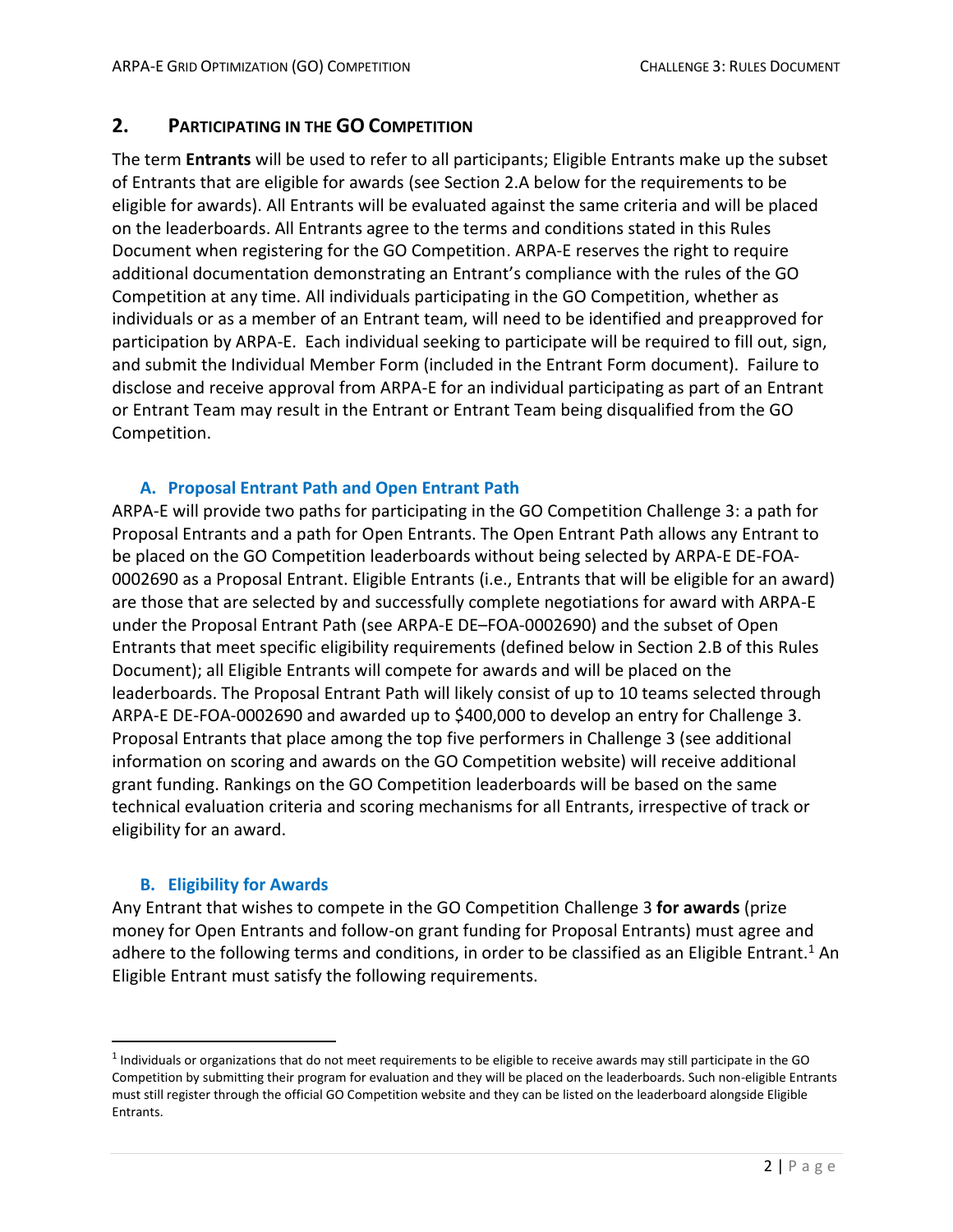- 1) Each Eligible Entrant team must **include and be led by** an approved U.S. Entity: a U.S. Citizen, U.S. Permanent Resident, or U.S. Organization. A U.S. Organization (such as a U.S.-based corporation or university) may compete while having employees that are not U.S. Citizens or U.S. Permanent Residents, subject to those individuals being disclosed and preapproved for participation by ARPA-E. An Eligible Entrant team may include Foreign Nationals and foreign entities as team members, subject to disclosure and preapproval by ARPA-E and additional restrictions in Section 2.B. below.
- 2) In lieu of prize money, awards for any Eligible Entrant team **that includes one or more team member (individual, organization, or sponsor) located outside the U.S.** will be in the form of a grant to perform follow-on research in the United States, subject to successful completion of award negotiations. See https://arpa-e.energy.gov/?q=arpa-esite-page/pre-award-guidance for more information on grants issued by ARPA-E and the award negotiations process.
- 3) An Entrant from an organization that employs individuals funded by ARPA-E to facilitate the design and development for the GO Competition Challenge 3 or to create or validate datasets to be used in the GO Competition Challenge 3 may compete in the GO Competition Challenge 3 and is eligible for awards (prize money for Open Entrants or a follow-on grant for Proposal Entrants).<sup>2</sup> However, ARPA-E will require that an Entrant in this scenario submit a signed affidavit confirming that the Entrant had no assistance from individuals supporting the GO Competition and that no individual supporting the GO Competition is a member of the Entrant team.
- 4) Additional restrictions apply for all Entrants, as stated throughout this Rules Document and by the terms and conditions specified on the GO Competition website.

There are additional eligibility requirements for Proposal Entrants, which are contained within ARPA-E DE-FOA-0002690.

### **C. Additional Entrant Restrictions**

The following additional restrictions apply to all Entrants.

1) The Entrant cannot be a Federal entity<sup>3</sup> and any individual participating on an Entrant team cannot be a Federal employee acting within the scope of his/her employment. A Federal employee acting outside the scope of his or her employment should consult his or her ethics official and must receive approval from his or her supervisor before participating in the GO Competition Challenge 3.

<sup>&</sup>lt;sup>2</sup> For example, if a university has an ARPA-E DE-FOA-0001357 GRID DATA awardee working on dataset generation for the GO Competition Challenge 3, an Entrant from that university may compete in the GO Competition Challenge 3 so long as each individual from that Entrant team did not receive any assistance from the ARPA-E DE-FOA-0001357 awardee team, from other individuals supporting ARPA-E for the GO Competition Challenge 3, or have any role in supporting ARPA-E for the GO Competition Challenge 3.

 $3$  Government Owned Contractor Operator (GOCO) facilities (e.g., a DOE National Laboratory) may participate in the GO Competition as an Entrant that is made up of non-federal employees and/or federal employees, which satisfy the requirements specified in this Rules Document and the terms and conditions posted on the GO Competition website.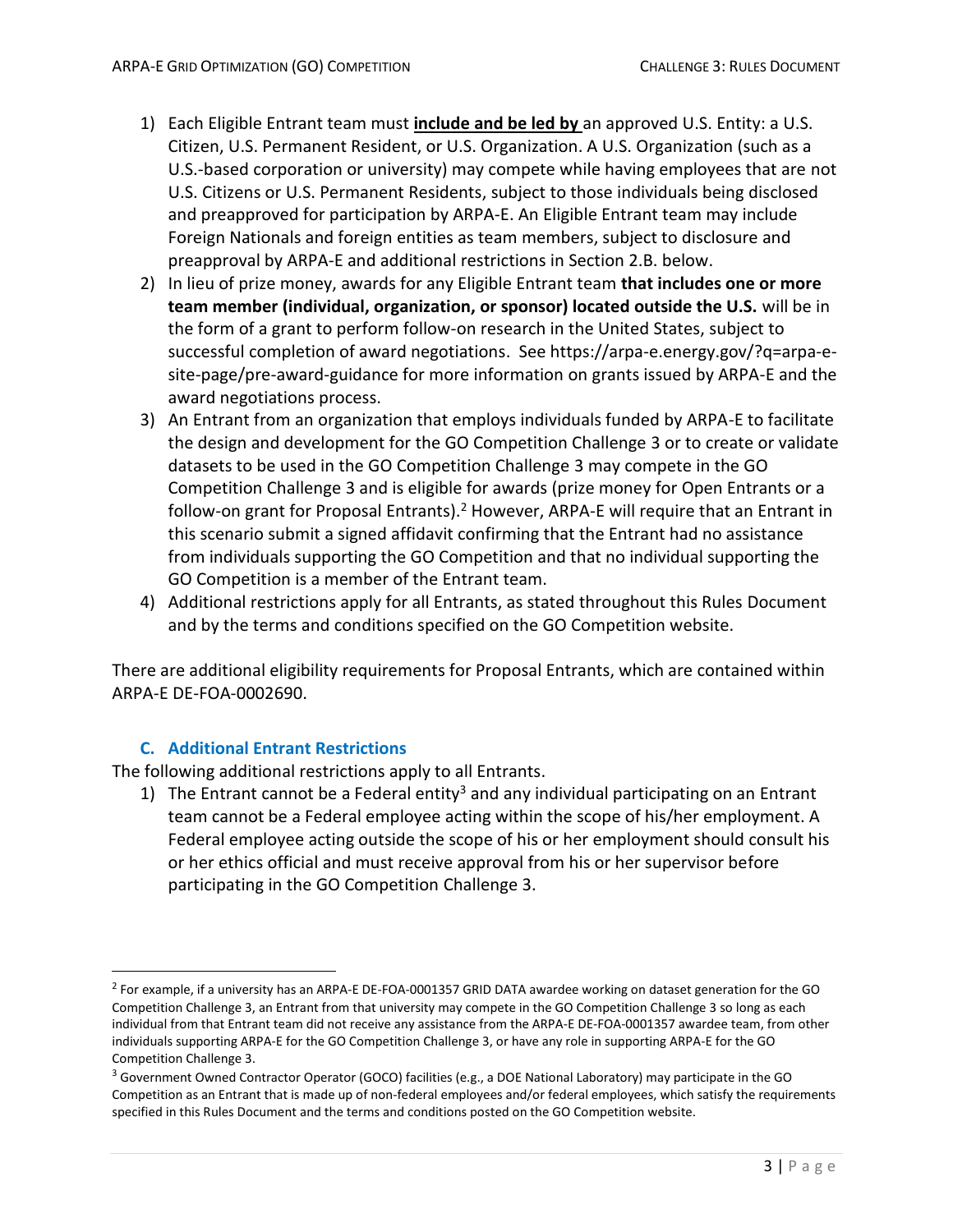- 2) ARPA-E employees and contractors,<sup>4</sup> along with their spouses, dependents, and household members, cannot participate in the GO Competition.
- 3) Any individual, including a DOE Federal employee, prior ARPA-E employee, or individual otherwise working on or supporting the GO Competition Administrator (Pacific Northwest National Laboratory),<sup>5</sup> which has assisted, is assisting, or will assist in the design or operation of the GO Competition Challenge 3, in creation of the GO Competition software platform for Challenge 3, or in the evaluation of the Entrant submitted approaches for Challenge 3, cannot participate in Challenge 3 and their spouses, dependents, and household members cannot participate in Challenge 3. $^6$
- 4) Individuals that are funded by ARPA-E to support the GO Competition Challenge 3 cannot participate in the GO Competition Challenge 3. This group includes, but is not limited to, any particular individual with the specific tasks to create or validate datasets that are used in the GO Competition Challenge 3 (including certain project awardees funded under APRA-E GRID DATA DE-FOA-0001357). 7,8
- 5) There will be a GO Competition Challenge 3 "Benchmark Team," which will be displayed on the leaderboards, and it will lead to an open-source SCOPF package that will be made publicly available. This Benchmark Team will not be eligible for any award. The purpose of this Benchmark Team is to validate datasets with an SCOPF package and to lead to an open-source SCOPF tool.
- 6) Reviewers for ARPA-E DE-FOA-0002690 cannot participate in the GO Competition Challenge 3.
- 7) Any individual that is not a Federal employee that wishes to compete outside of the scope of his/her employment must comply with the rules established by his/her employer.
- 8) An individual, organization, or sponsor located in a Foreign Country of Risk, as designated by DOE,<sup>9</sup> or a country listed on the State Department's list of State Sponsors of Terrorism [\(https://www.state.gov/j/ct/list/c14151.htm\)](https://www.state.gov/j/ct/list/c14151.htm) cannot participate in the GO Competition.
- 9) An individual, organization, or sponsor cannot participate in the GO Competition if he, she, or it is on the Specially Designated Nationals list.<sup>10</sup>

<sup>9</sup> As of July 2020, Foreign Countries of Risk are China, Russia, Iran, and North Korea

<sup>4</sup> ARPA-E support contractors include Booz Allen Hamilton, Inc. and Quantitative Scientific Solutions, LLC.

<sup>&</sup>lt;sup>5</sup> This group includes, but is not limited to, specific individuals at Arizona State University, Georgia Institute of Technology, Los Alamos National Laboratory, National Renewable Energy Laboratory, Pacific Northwest National Laboratory, Texas A&M University, and the University of Wisconsin.

 $^6$  The GO Competition Administrator and staff may test their own programs on the platform to ensure functionality. During any such testing phase, their programs will be sufficiently identified and displayed on the Leaderboards and then removed for Competitive Events 1, 2, 3, and the Final Event.

 $^7$  This group includes, but is not limited to, specific individuals funded by ARPA-E through financial assistance awards with Arizona State University, Georgia Institute of Technology, Los Alamos National Laboratory, National Renewable Energy Laboratory, Pacific Northwest National Laboratory, Texas A&M University, and the University of Wisconsin.

<sup>&</sup>lt;sup>8</sup> If such individuals wish to test their algorithmic approaches on the GO Competition Challenge 3 platform, they may do so only after the GO Competition Challenge 3 has ended and all publicly available datasets have been released to the public. These individuals cannot submit their algorithmic approach at any time before the end of the GO Competition Challenge 3.

<sup>&</sup>lt;sup>10</sup> Specially Designated Nationals List available a[t https://www.treasury.gov/resource-center/sanctions/sdn](https://www.treasury.gov/resource-center/sanctions/sdn-list/pages/default.aspx)[list/pages/default.aspx.](https://www.treasury.gov/resource-center/sanctions/sdn-list/pages/default.aspx)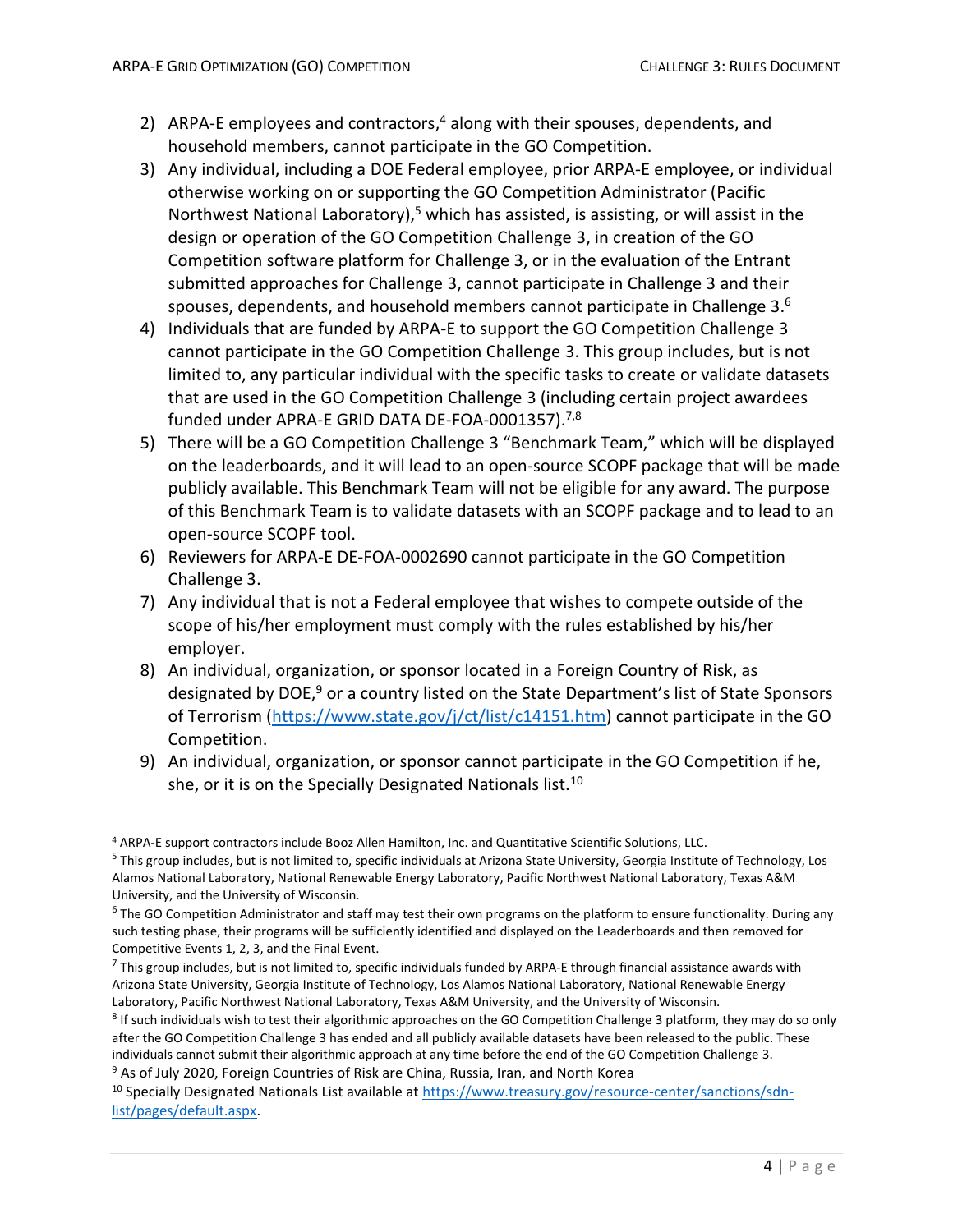## **D. Unique Technological Approach**

Each Entrant must submit its own unique technological approach that has been developed by that Entrant or Entrant team. Multiple submissions of a unique technological approach are not permitted. A unique technological approach is defined as a distinct algorithmic approach. Minor variations in the same underlying algorithmic approach are considered to be non-unique approaches. For instance, variations in inputs and parameter settings with the same underlying algorithmic approach will not be considered unique. ARPA-E reserves the right to perform technical due diligence to verify that each Entrant's approach represents a unique algorithmic approach, particularly when multiple algorithmic approaches are submitted by Entrants affiliated with the same organization; this due diligence may include, but is not limited to, inspection of the underlying source code.<sup>11</sup> Entrants violating this policy will have their submission removed from the GO Competition, will not be placed on the leaderboard, and will not be eligible for awards.

### **E. Entrant Team Members**

Entrants may work alone or with one or more additional individuals or organizations as members of an overall Entrant team. Each Entrant must identify a point of contact, an Entrant Team Leader, for the duration of the GO Competition; please refer to the Entrant forms on the GO Competition website. **Individuals may participate on only one Entrant team.** Similarly, individuals in the same immediate family<sup>12</sup> may not participate on separate Entrant teams. As part of the Entrant Registration form, each entrant team member must certify that they do not have any interests, financial or otherwise, in any other Entrant team or submission to the GO Competition. An organization (e.g., a university or private company) may have multiple Entrant teams but the same individual cannot be on more than one Entrant team. This rule applies to all Entrant teams, both Open Entrants and Proposal Entrants.

### **F. GO Competition Challenge 3 Official Sponsors and Entrant Sponsors**

Official sponsors<sup>13</sup> of the GO Competition Challenge 3 cannot participate in Challenge 3. Entrants may be sponsored by an individual or organization (excluding all official GO Competition sponsors listed on the website).

### **G. Proposal Entrants**

Proposal Entrants for Challenge 3 are those that have been competitively selected and successfully completed award negotiations under the ARPA-E DE-FOA-0002690. Proposal

 $11$  If inspection is required, it will be performed by ARPA-E Federal employees or authorized ARPA-E contractors who are under an obligation to maintain the material they inspect in confidence.

 $12$  An individual's immediate family includes the individual's parent, spouse, child, step-child, foster child, stepparent, and foster parent.

 $13$  The official sponsors include those that have provided financial support (financial sponsors), free software licenses to support the competition (software sponsors), and industry entities providing real-world power system network data that will be used in the final event of the competition (dataset sponsors).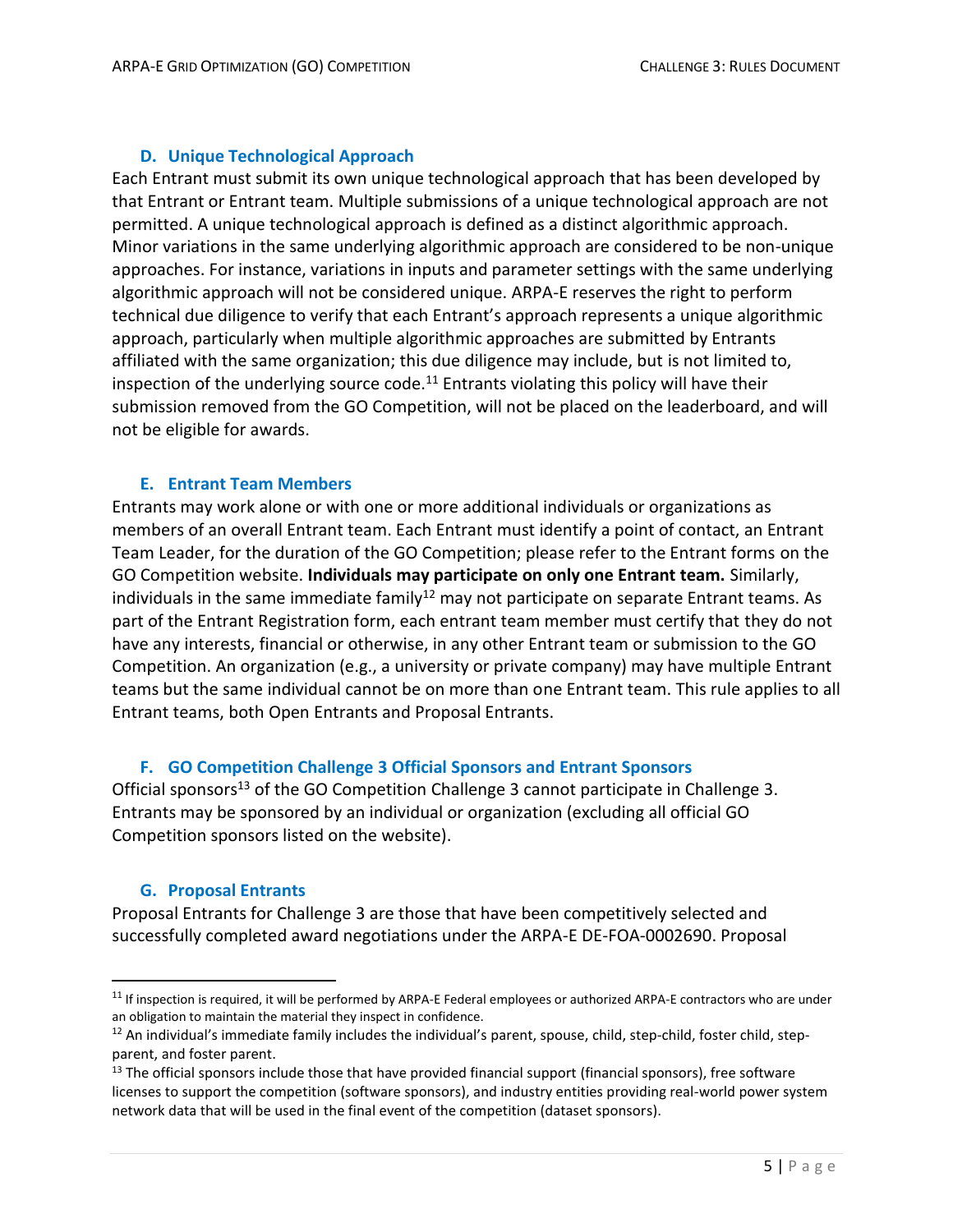Entrants must also register for the GO Competition in the same manner as any other Entrant. For more information on how to register for the GO Competition, please visit the GO Competition website.

#### **H. Entrant Registration**

All Entrants must register for the GO Competition. There is no fee for entry. Entrant materials are available on and must be submitted in accordance with the instructions outlined on the GO Competition website. Entrants must be registered on the website with all relevant information submitted to ARPA-E no later than the Registration Deadline prior to each event in Challenge 3. Once registered, entrants do not need to re-register for subsequent Challenge 3 events. The Registration Deadline for each event is described in the Official Challenge 3 Timeline document available on the GO Competition website.

#### **I. Entrant Team Member: Minor**

Any minor that wishes to participate in the GO Competition must submit, with his or her registration, a written statement signed by the minor's legal guardian authorizing the minor to participate. See the GO Competition website for the Entrant form for minors.

# **3. GO COMPETITION CHALLENGE 3 TIMELINE**

The complete timeline of Challenge 3 is outlined in the GO Competition Challenge 3 Timeline document on the GO Competition website.

# **4. GO COMPETITION CHALLENGE 3 DATA**

The ARPA-E GRID DATA datasets, which will be used for the GO Competition Challenge 3, will be publicly released periodically throughout the GO Competition Challenge 3 for use without restriction. The datasets used for Competitive Event 1, Competitive Event 2, Competitive Event 3, and the Final Event of Challenge 3 will be released to the public after the end of each respective event; refer to the GO Competition Challenge 3 Timeline for more information as to the dates when the datasets will be released. All released datasets can be used with publicly available software. Industry data sets will be released under the terms and conditions of the owners of the data sets.

# **5. SCORING**

For scoring information, which is subject to change, see the GO Competition website and associated scoring document.

Scoring will be automated through the GO Competition platform (i.e., no person will be directly judging software). The software used to determine the scores for the Entrants' submissions will be available on the GO Competition website as an open-source software package before Competitive Event 1.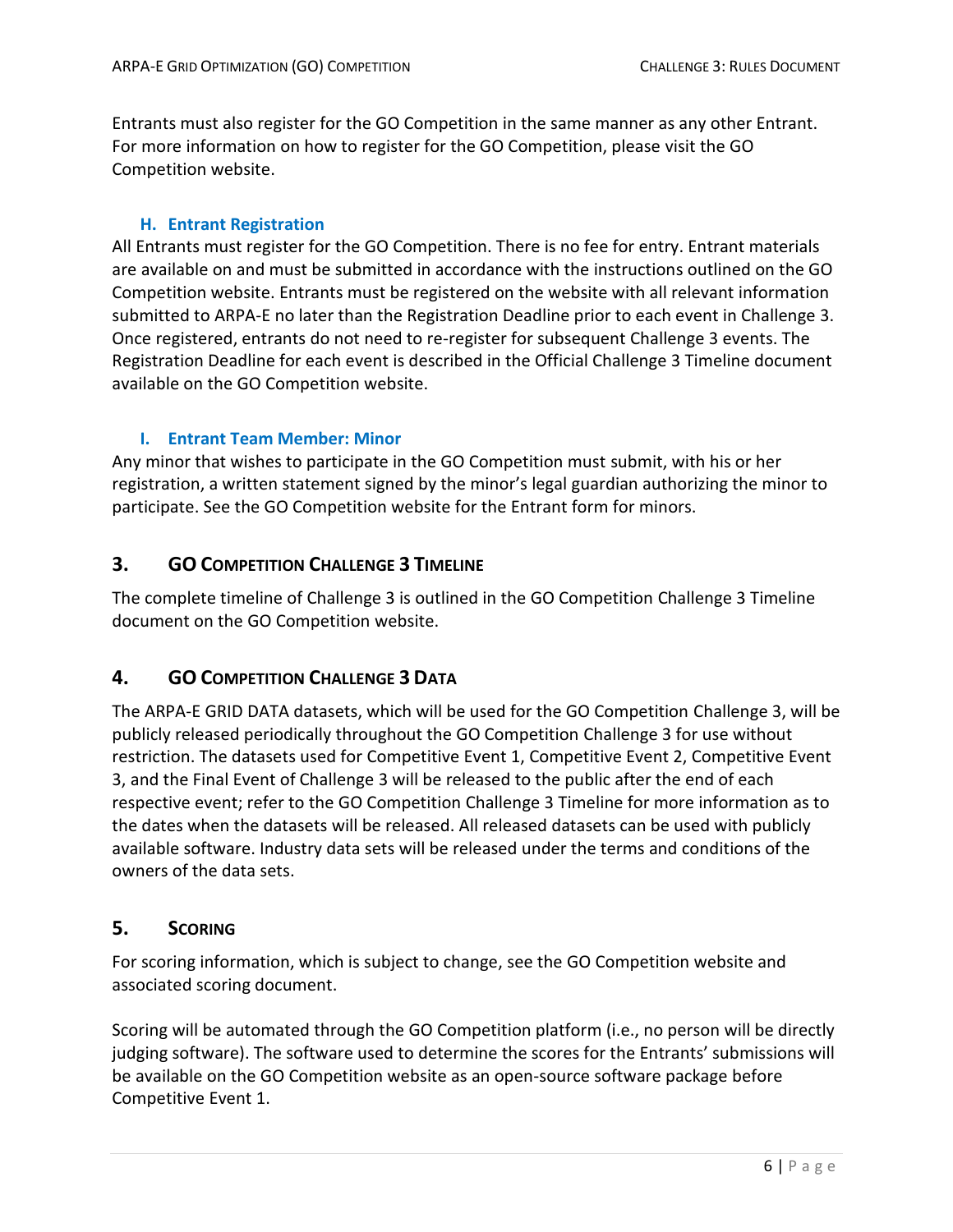# **6. AWARDS FOR ELIGIBLE OPEN ENTRANTS AND PROPOSAL ENTRANTS**

Subject to the availability of funds, awards will be made to the top Eligible Entrants (see Section 2.B for general eligibility requirements and ARPA-E DE-FOA-0002690 for eligibility for Proposal Entrants) in Challenge 3 of the GO Competition.

Proposal Entrants that place in the top five in each scoring division will receive follow-on grant funding, subject to successful completion of award negotiations.

Eligible Open Entrants that place in the top five in each scoring division (detailed below) will receive prize money, subject to the conditions described in Section 2.B.2 above for teams that include team members located outside the United States. Prize money will be distributed to the Eligible Open Entrant. The allocation of any prize among and between team members is the responsibility of the Entrant. In general, ARPA-E will not arbitrate, intervene, advise on, or resolve any matters between Entrant team members.

The ARPA-E Benchmark team may occupy a rank on the official leaderboard posted on the GO website, but will be removed from the consideration of prize awards by rank (i.e. if the Benchmark team ranks third on the leaderboard, the fourth ranked team, if eligible, will receive the third rank prize, the fifth rank team, if eligible, will receive the fourth rank prize, and the sixth team, if eligible, will receive the fifth rank prize). This rule does not extend to a situation in which any other prize-ineligible team occupies a rank on the leaderboard.

For Competitive Event 3 and the Final Event, Entrants that place in the top five of a division will receive an award, either in prize money or a grant, based upon the eligibility and ranking of the Entrant. Each division and each event will be scored separately. Performance in one division does not impact the ranks and distribution of prizes in any other division or event. Prizes for Competitive Event 3 and the Final Event will be awarded at the same time after the conclusion of the Final Event.

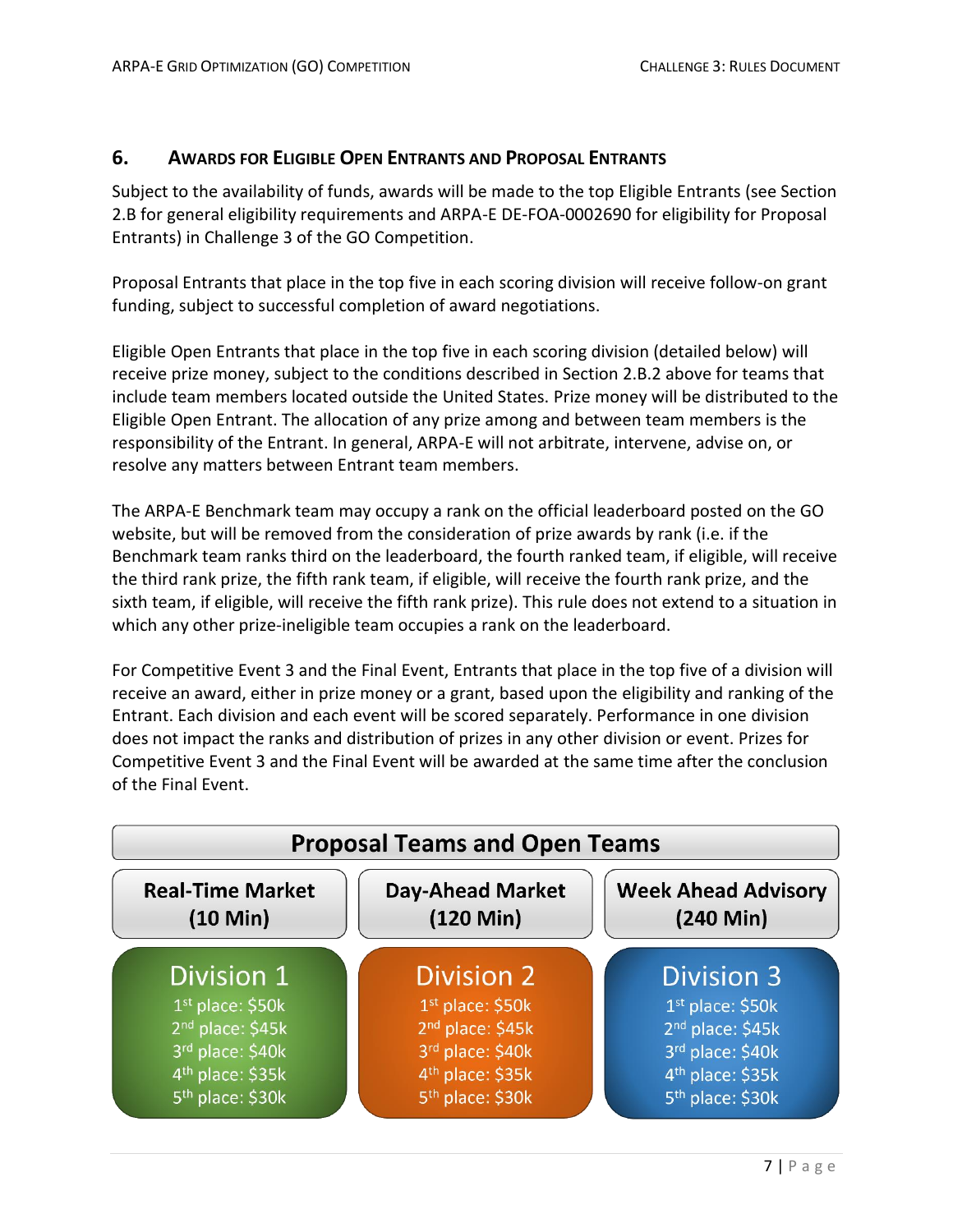### **Figure 1. Division Breakdown and Awards for Challenge 3 Competitive Event 3.**

For the GO Competition Challenge 3 Competitive Event 3, there will be three scoring divisions, as displayed in Figure 1; for the GO Competition Challenge 3 Final Event, there will be six scoring divisions, as displayed in Figures 2 and 3. In both events, Divisions 1, 2, and 3 will rank teams' algorithms based on performance across all scenarios, the total score for each division will be an accumulation of all of the individual scenario scores in the division. Divisions 4, 5, and 6 (Final Event only) will rank teams by the number of times a team achieved the top scenario score within the dataset. A top scenario score is defined as the highest score found in each scenario of a single division's dataset by all competitor and benchmark algorithms. Details on scoring divisions and scoring methodology can be found on the GO Competition website [\(https://gocompetition.energy.gov/challenges/challenge-3/scoring\)](https://gocompetition.energy.gov/challenges/challenge-3/scoring).

For Competitive Event 3, the first-place award for each division is \$50,000; the second-place award for each division is \$45,000; the third-place award for each division is \$40,000; the fourth-place award for each division is \$35,000; and the fifth-place for each division is \$30,000.

For the Final Event, the first-place award for each division is \$100,000; the second-place award for each division is \$90,000; the third-place award for each division is \$80,000; the fourth-place award for each division is \$70,000; and the fifth-place for each division is \$60,000.

Algorithms submitted by Eligible Entrants are scored and will be eligible for awards in all divisions in all scoring events; for example, a single algorithm could win first place in all three divisions in Competitive Event 3 and six divisions of the Final Event, resulting in a total award of \$750,000.



**Figure 2. Division Breakdown (1, 2, and 3) and Awards for the Challenge 3 Final Event.**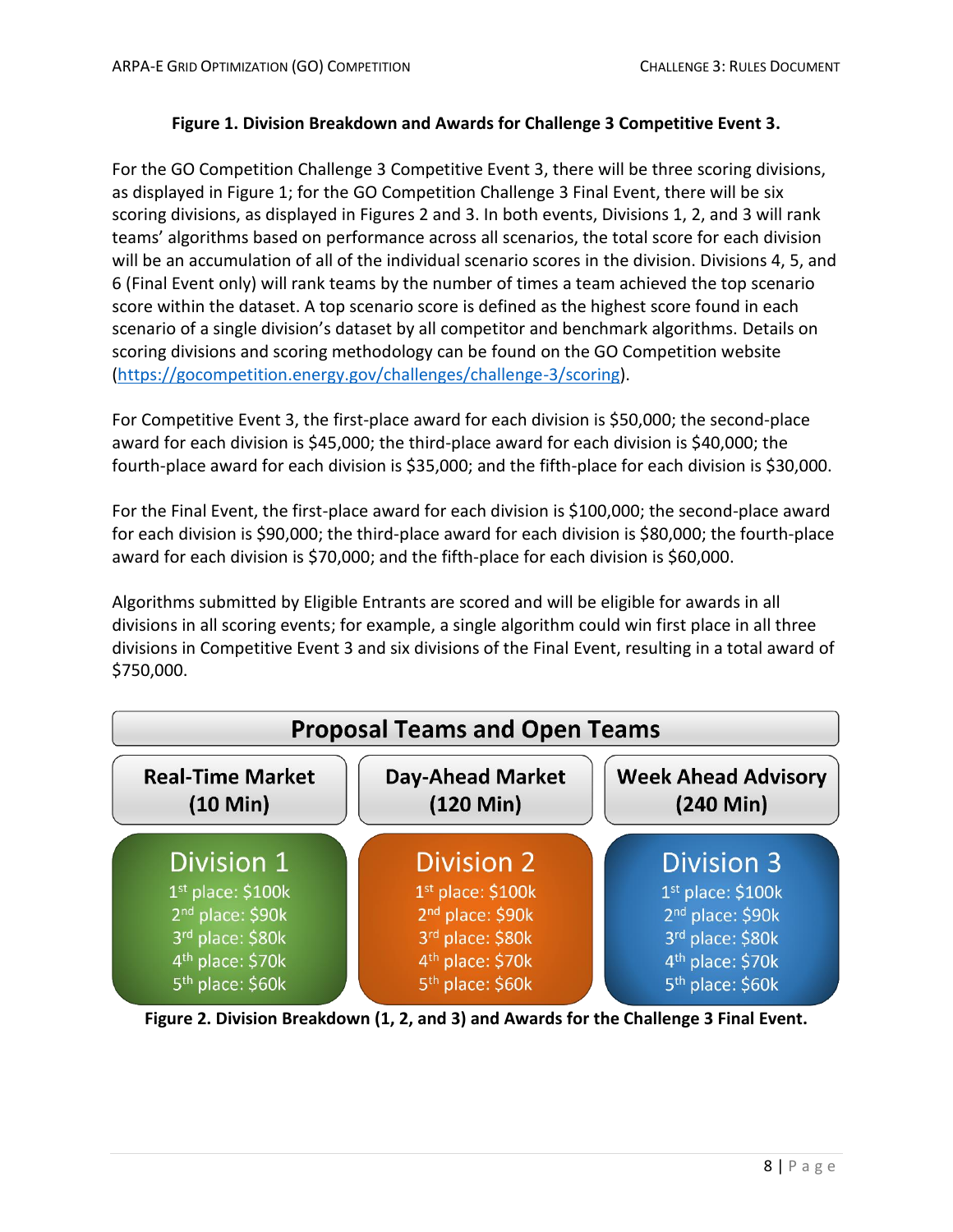

**Figure 3. Division Breakdown (4, 5, and 6) and Awards for the Challenge 3 Final Event.**

# **7. FULL AUTOMATION REQUIREMENT**

All Entrants are required to submit a program that can provide a fully automated solution; no human assistance is permitted including reverse engineering. Human assistance or any other violation of these rules during submission will result in Entrant team disqualification and further actions as appropriate under Federal law and regulation. ARPA-E will preserve the integrity of the GO Competition with safeguards to be developed during the program. These safeguards will not be shared as sharing may cause the methods to be ineffective. For this reason, all safeguard inspection schedules, methods, and capabilities will not be disclosed to any Entrant for any reason. Any information regarding human interference during any submission event should be sent to the GO Competition Administrator (Pacific Northwest National Laboratory) at [arpacomp@pnnl.gov.](mailto:arpacomp@pnnl.gov)

# **8. INTELLECTUAL PROPERTY, PROPRIETARY SOFTWARE, AND TRADEMARKS**

ARPA-E and the GO Competition Administrator will honor the proprietary nature of the software (algorithmic approach) submitted by any Entrant. Neither ARPA-E nor the GO Competition Administrator or its affiliates may gain an interest in the intellectual property (IP) submitted to the GO Competition without the written consent of the Entrant or to the extent provided in an award made to a Proposal Entrant per the FOA.

Entrants shall specifically identify any proprietary data or information included in their entry with the marking "PROPRIETARY INFORMATION OF [ENTRANT'S NAME]" to notify ARPA-E and the GO Competition Administrator that the specified information should not be released to the public. Absent the written consent of the Entrant, neither ARPA-E nor the GO Competition Administrator shall disclose any of the Entrant's marked proprietary information to a third party, except as required by law, statute, or regulation. By submitting an entry, Entrant understands and expressly agrees that ARPA-E and the GO Competition Administrator may use, review, and permit the inspection of entry information by others who are obligated to treat the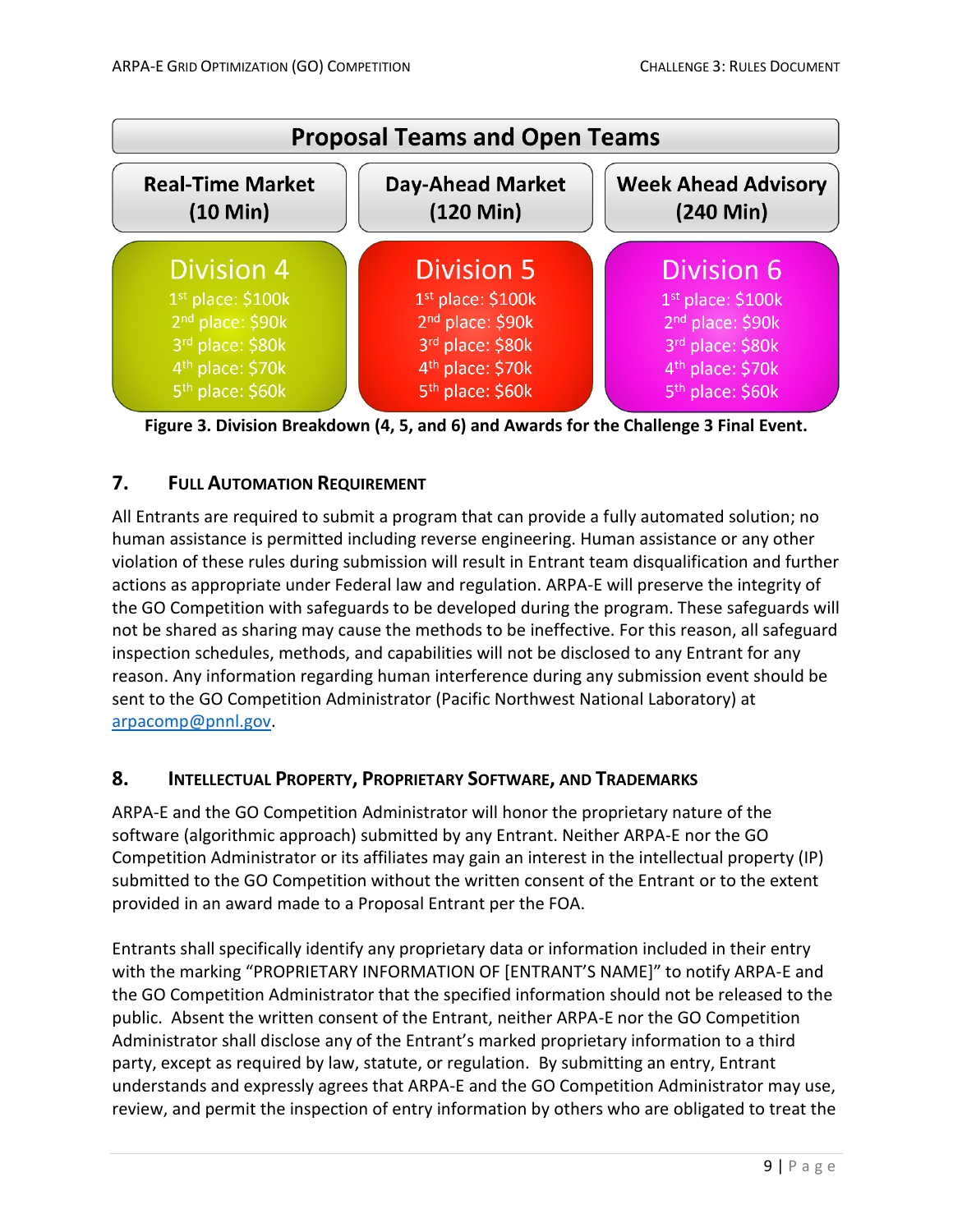information in confidence—including the United States Department of Energy—as a part of assuring the safe and efficient operation of PNNL and for review purposes under the GO Competition.

Entrants may choose to be listed as an Anonymous Entrant;<sup>14</sup> when disseminating GO Competition Challenge 3 results from Anonymous Entrants, ARPA-E and the GO Competition Administrator will mask all specific team information and instead report the results anonymously. This rule applies to postings on the leaderboards and any other reporting conducted by ARPA-E and the GO Competition Administrator to publish the GO Competition Challenge 3 results. Anonymous Entrants are not prize eligible.

ARPA-E reserves the right to display each Entrant's scores (across all scenarios) publicly; see the Scoring document on the GO Competition website for more information on the scoring mechanisms and divisions. Each Entrant agrees to the placement of the Entrant name or team name on the leaderboards by the GO Competition Administrator. <sup>15</sup> ARPA-E, the GO Competition Administrator, and others acting on their behalf reserve the right to prepare and publicly disseminate reports based on the outcomes of Challenge 3; the information in these reports will pertain only to Entrant scoring, which will be displayed on the website leaderboards. ARPA-E reserves the right to disseminate detailed power flow results; the detailed power flow results will not convey any proprietary information. ARPA-E reserves the right to execute Entrant approaches on withheld datasets without publicly posting results to test platform functionality and dataset compatibility.

Proposal Entrants should refer to ARPA-E DE-FOA-0002690 for specific information on IP rights related to their participation. Proposal Entrant IP rights are subject to the terms and conditions of ARPA-E DE-FOA-0002690 and any negotiated award documents.

# **9. ADDITIONAL INFORMATION**

The discovery of revolutionary technologies is a key objective of the GO Competition. Outside of the required quiet period while ARPA-E DE-FOA-0002690 is active,<sup>16</sup> Entrants are invited to communicate directly with ARPA-E and the GO Competition Administrator regarding any rule that restricts their ability to demonstrate technical achievement and innovative solutions. Questions regarding rules should be sent to [arpacomp@pnnl.gov;](mailto:arpacomp@pnnl.gov) general questions and

 $14$  When registering for Challenge 3, an Entrant can indicate that they wish to be listed as Anonymous on its official Entrant Form. Entrants may change their Anonymous status at any time by filling out a Change of Entrant Form (subject to the deadline to submit the Change of Entrant Form). Both the Entrant Form and Change of Entrant Form are available on the GO Competition website.

<sup>&</sup>lt;sup>15</sup> Entrants choosing to be anonymous will not have their specific information disclosed; rather, they will be listed as an Anonymous Entrant on the leaderboards.

<sup>&</sup>lt;sup>16</sup> As stated in Section VII.A (Communications with ARPA-E) of ARPA-E DE-FOA-0002690, "upon the issuance of a FOA, only the Contracting Officer may communicate with Applicants. ARPA-E personnel and our support contractors are prohibited from communicating (in writing or otherwise) with Applicants regarding the FOA. This 'quiet period' remains in effect until ARPA-E's public announcement of its project selections." To review ARPA-E DE-FOA-0002690, please visit https://arpa-e-foa.energy.gov/.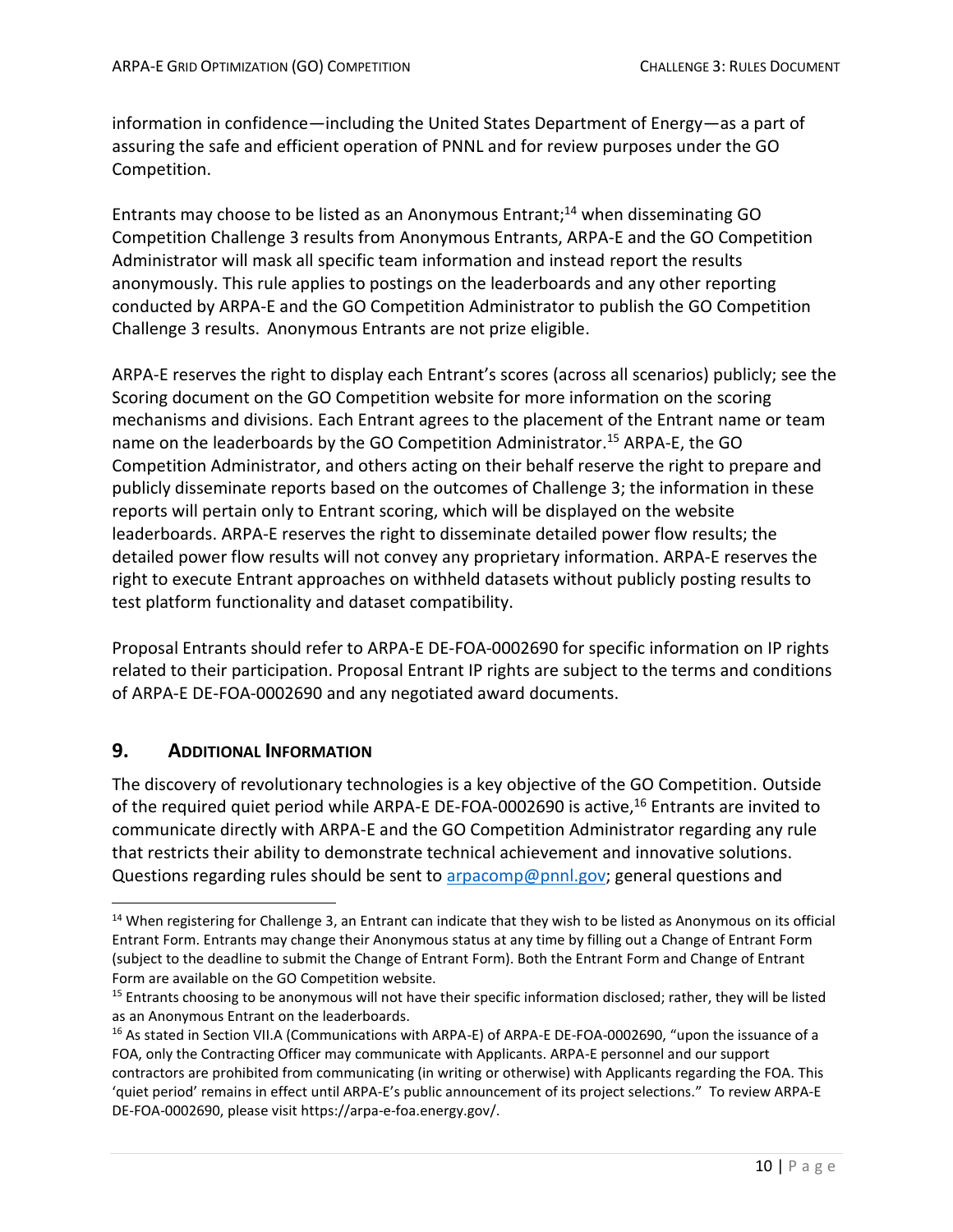answers will be posted on the GO Competition FAQ section of the website. Questions regarding ARPA-E DE-FOA-0002690 while the FOA is active (i.e., after the FOA is issued and before selections are publicly announced) must be directed to the ARPA-E Contracting Officer [\(ARPA-E-](mailto:ARPA-E-CO@hq.doe.gov)[CO@hq.doe.gov\)](mailto:ARPA-E-CO@hq.doe.gov).

ARPA-E may modify these rules at any time and for any reason, including the accommodation of a promising technical approach that would have been otherwise excluded by the rules. Please consult the GO Competition website and the most up-to-date Rules Document.

Entrant information collected by ARPA-E will be used solely for the purpose of administering the GO Competition Challenge 3. Use of Entrant information is governed by the Privacy Policy posted on the GO Competition website.

Entrants may be listed on the GO Competition website to enable the event to be tracked by interested members of the public. The names and photographs of Entrant team members may be posted on the ARPA-E website and released to the media. It is the responsibility of the Entrant that appropriate releases have been obtained from anyone whose photograph is submitted to ARPA-E by the Entrant.

In addition, except where prohibited, participation in the competition constitutes each Entrant's consent to DOE's and its agents' use of each Entrant's name, likeness, photograph, voice, opinions, and/or hometown and state information for promotional purposes through any form of media, worldwide, without further permission, payment or consideration; the only exception to this policy is when the Entrant lists that they wish to remain anonymous. Anonymous Entrants will not be eligible for awards.

ARPA-E reserves the right to disqualify an Entrant whose actions are deemed to violate these rules or the spirit of the GO Competition for any reason, including but not limited to, the violation of relevant laws or regulations in the course of participation in the GO Competition. No appeal is allowed, and the decision is at the sole discretion of ARPA-E.

By registering for and/or participating in the GO Competition Challenge 3, Entrants agree to follow these rules. Entrants must agree to assume any and all risks and waive claims against the Federal Government, its related entities, and the GO Competition Administrator and its affiliates, except in the case of willful misconduct, for any injury, death, damage, or loss of property, revenue, or profits, whether direct, indirect, or consequential, arising from participation in the GO Competition, whether the injury death, damage, or loss arises through negligence or otherwise.

Questions regarding the rules, privacy policy, or other aspects of the GO Competition may be directed to [arpacomp@pnnl.gov.](mailto:arpacomp@pnnl.gov)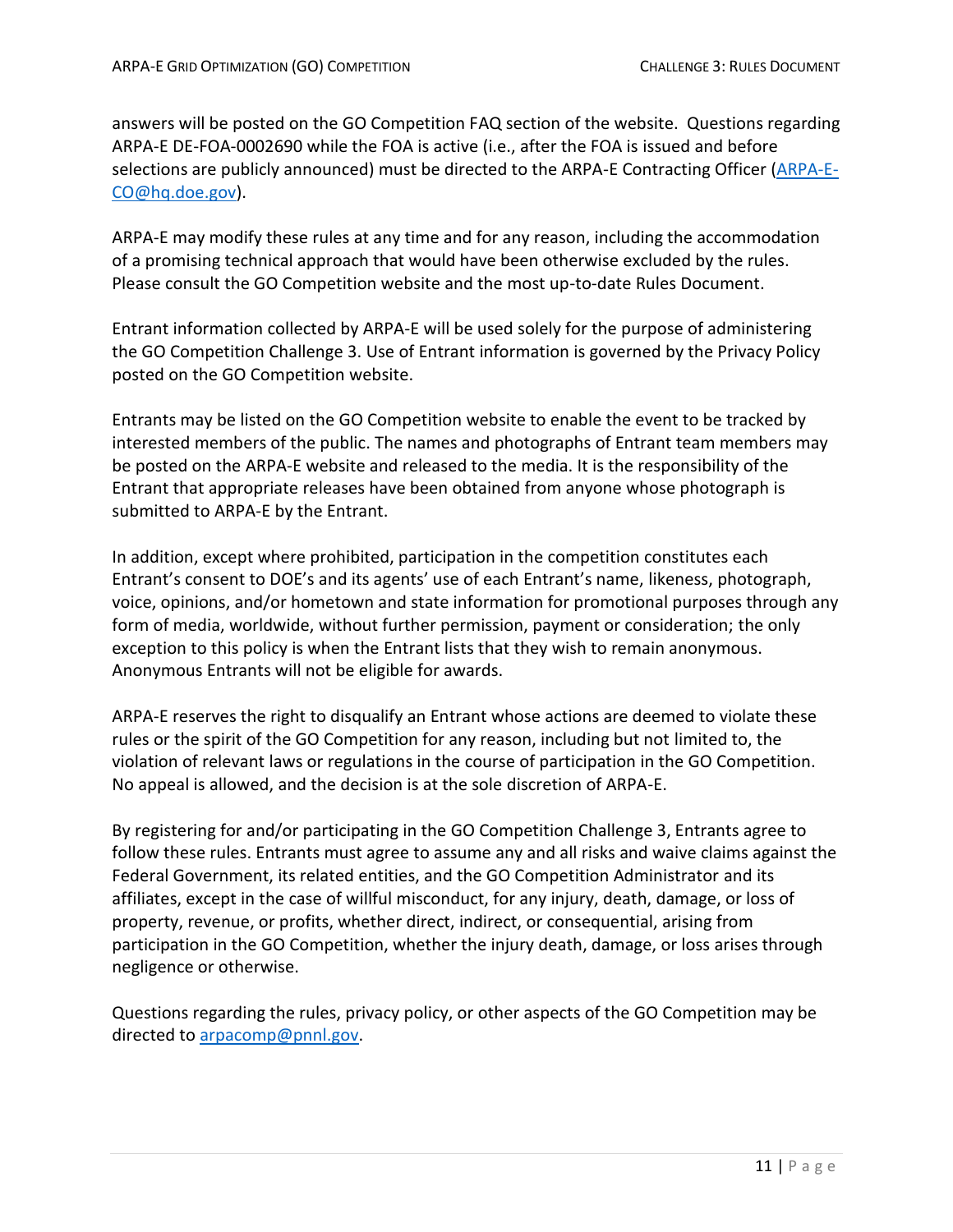# **10. SCOPE AND PRECEDENCE**

The rules outlined herein apply to all Entrants in the GO Competition Challenge 3. However, nothing in these rules, included in this document and any subsequent GO Competition Challenge 3 Rules Documents, may be interpreted as modifying the statement of work or authorizing work outside the terms and conditions of any existing agreements or contracts with ARPA-E.

ARPA-E may release additional documents with rules updates, procedures, and other information for Entrants. Unless otherwise stated in writing, any additional documents carry the full authority of the rules in this document.

All documents, including this Rules Document, will be posted, and updated on the GO Competition website [\(https://gocompetition.energy.gov/\)](https://gocompetition.energy.gov/). All GO Competition documents including these rules should be considered living documents, subject to update and clarification throughout the GO Competition.

# **11. GENERAL CONDITIONS**

ALL DECISIONS BY ARPA-E ARE FINAL AND BINDING IN ALL MATTERS RELATED TO THE GO COMPETITION.

ARPA-E reserves the right to cancel, suspend, and/or modify the GO Competition, any part of the GO Competition, or any associated events or funding opportunities at ARPA-E's sole discretion. Considerations may include availability of funds and technical viability, or if any fraud, technical failures, or any other factor beyond ARPA-E's reasonable control impairs the integrity or proper functioning of the GO Competition. ARPA-E is not responsible for, nor is it required to accept, incomplete, late, misdirected, damaged, corrupted, unlawful, or illicit submissions.

ARPA-E does not authorize or consent to an Entrant infringing on any U.S. patent or copyright while participating in the GO Competition. No illegal activities may be undertaken for the purpose of participation in the GO Competition.

### **A. Entrant Representations and Warranties**

Upon registration, Entrant hereby represents and warrants on its behalf and on behalf of all team members, that:

• It is the sole author and copyright owner of the submission; that the submission is an original work of the Entrant and/or that the Entrant has sufficient rights to use and to authorize others, including ARPA-E, to use the submission, as specified throughout the Rules Document; that the submission does not infringe upon any U.S. patent, copyright, or upon any other third-party rights of which the Entrant is aware; and that the submission is free of malware.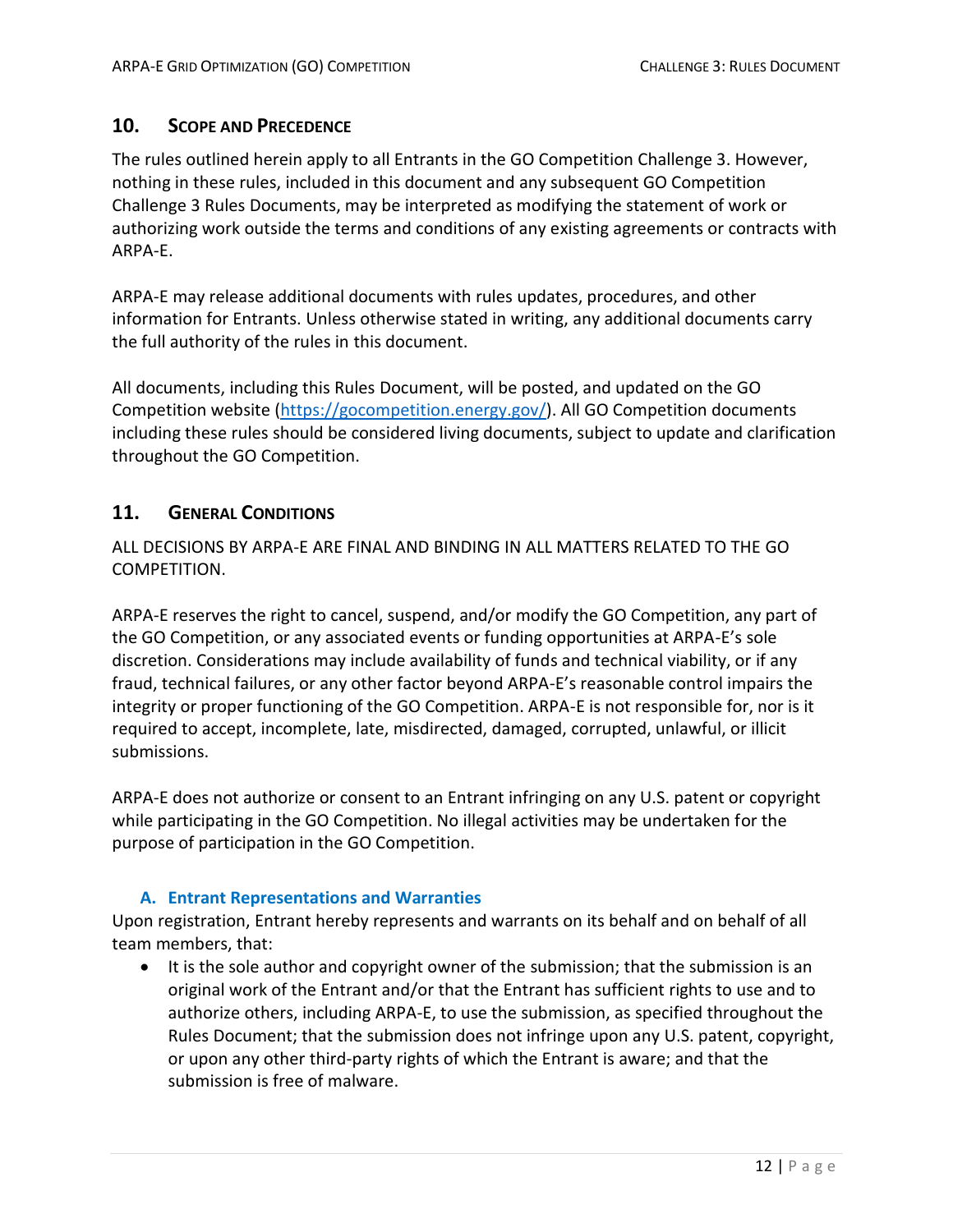- The submission, and any use thereof by ARPA-E is not defamatory or libelous in any manner; does not constitute or result in any misappropriation or other violation of the publicity rights or right of privacy of any person or entity, or infringe, misappropriate, or otherwise violate any intellectual property rights, privacy rights, or any other rights of any person or entity.
- It is free to enter into this competition without the consent of any third party (unless the Entrant is required to obtain a written consent from a third party by the terms and conditions established for the GO Competition, e.g., a minor must provide the written consent of a legal guardian to participate) and has the capability to fully perform its obligations as stipulated by the Rules Document.
- If the Entrant is a U.S. Organization, it is validly existing and duly organized in the state or jurisdiction of its incorporation.
- It is not a party to (and it agrees that it shall not become a party to) any agreement, obligation, or understanding that is inconsistent with the Rules Document or might limit or impair the ARPA-E's rights or the Entrant's obligations under the GO Competition Rules Document.
- There is no suit, proceeding, or any other claim pending or threatened against the Entrant, nor does any circumstance exist, to its knowledge, which may be the basis of any such suit, proceeding, or other claim, that could limit or impair the Entrant's performance of its obligations pursuant to GO Competition Rules Document.
- It will not infringe, violate, or interfere with the intellectual property, publicity, privacy, contract or other right of any third party in the course of its participation in the GO Competition or cause ARPA-E or the GO Competition Administrator or its affiliates to do any of the same.
- It will comply with all applicable laws, rules, and regulations in performing under these rules.
- It meets the terms and conditions specified in the GO Competition Rules Document to be an Entrant and, if the Entrant is seeking an award, it further satisfies the eligibility requirements to be classified as an "Eligible Entrant."

# **B. Government Representations and Warranties**

Any and all information provided by or obtained from the Federal Government is without any warranty or representation whatsoever including, but not limited to, its suitability for any particular purpose.

### **C. Personally Identifiable Information**

Unless otherwise required, all information provided by the Entrant must not include any Personally Identifiable Information (PII). PII refers to information which can be used to distinguish or trace an individual's identity, such as the individual's name, social security number, date and place of birth, personal telephone or cell phone number, or any other information this is linked or linkable to an individual such as employment information.